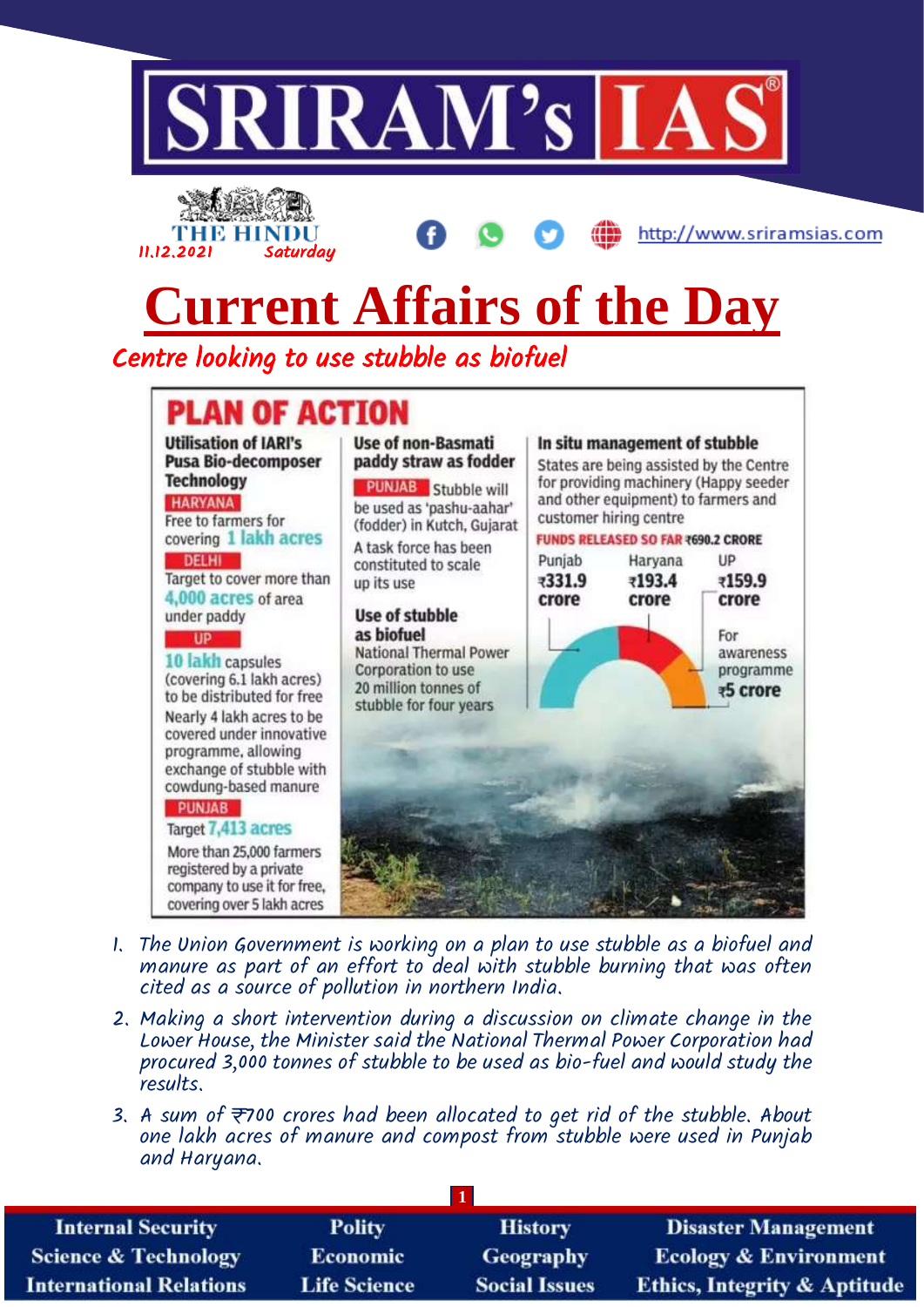

## Family Health Survey

. Anaemia in pregnant women

• Women 38.1% (32.4%) • Men 36.4% (28.5%)

. Proportion of people who are overweight or obese (BMI>25)

31.4% (22.6%)

Figures in bracket refer to NFHS-4 2015-16

23.4% (19.7%)

1. Though the National Family Health Survey-5, which was made public recently, measures malnutrition indicators, researchers argue that there are difficulties in studying the impact of COVID-19.

19.7% (16.1%)

- High-very high blood sugar

- Men 27% - Women 24.8%

 $\prime$ 

levels (>140mg/dl)

4% (3.4%)

- Hypertension

 $(140/90)$ 

Men 32.8% Women 30.9%

- 2. There are challenges in understanding NFHS-5 data. We have to compare the data district by district to understand the changes in relation to what was happening during COVID-19 in those districts.
- 3. Moreover, we need to account for seasonality in data collection since that could also differ between survey rounds for the same geographic areas.
- 4. There can be vast differences if data are recorded during the monsoon season when there can be a paucity of available food versus post-harvest season when diets are relatively better.

| <b>Internal Security</b>        | <b>Polity</b>       | <b>History</b>       | <b>Disaster Management</b>              |
|---------------------------------|---------------------|----------------------|-----------------------------------------|
| <b>Science &amp; Technology</b> | <b>Economic</b>     | <b>Geography</b>     | <b>Ecology &amp; Environment</b>        |
| <b>International Relations</b>  | <b>Life Science</b> | <b>Social Issues</b> | <b>Ethics, Integrity &amp; Aptitude</b> |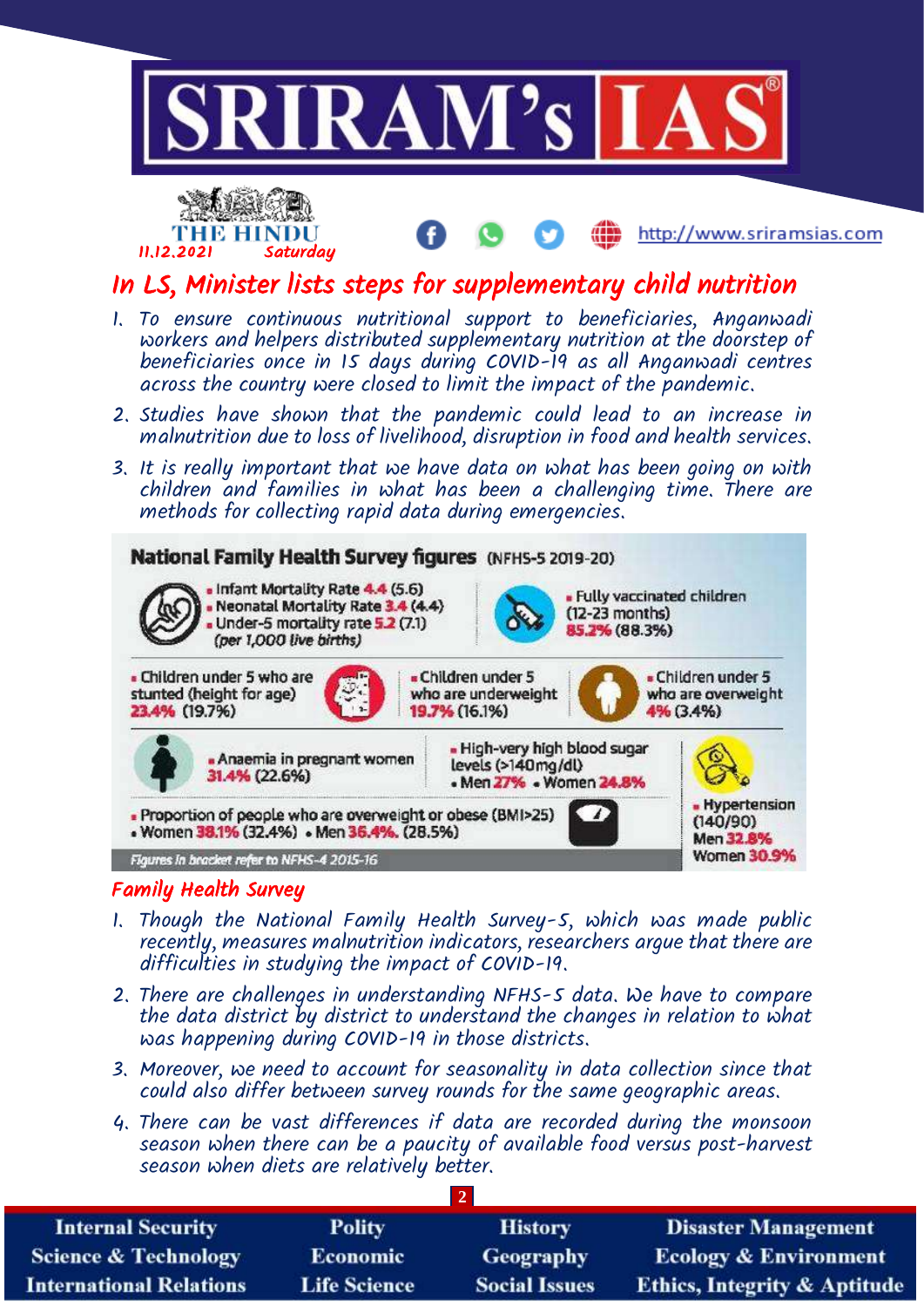

THE HIN 11.12.2021 Saturday

http://www.sriramsias.com

'80% of funds for Beti Bachao was spent on media campaigns'

## **BETI BACHAO, BETI PADHAO** > PM Modi launched the Beti Bachao, Beti Padhao and Sukanya Samridhi Yojna today  $\triangleright$  Scheme targets to improve child sex ratio from 918 girls to every 1,000 boys **ACTION PLAN** PM Modi and HRD minister Smriti Irani present Sukanya Samridhi  $\blacktriangleright$  Promote early registration account passbook to a girl during the scheme launch in Panipat of pregnancy and SUKANYA SAMRIDHI ACCOUNT institutional delivery  $\blacktriangleright$  Ensure panchayats display  $\blacktriangleright$  Govt will provide rate of  $\blacktriangleright$  Account opened in girl gudda-guddi board with child's name any time interest of 9.1% for the number of newborn boys and savings account; no income before she attains the age of 10 girls every month tax will be charged > Minimum deposit required  $\blacktriangleright$  Hold panchayats Rs 1,000; any amount in  $> 50\%$  money can be responsible for child marriage withdrawn by the girl child multiple of Rs 100s can be after 18 years deposited subsequently.  $\blacktriangleright$  Create parliamentary up to a maximum forum of MPs Account will remain Rs 1.5 lakh in a year representing 100 districts operative till girl is 21 years

- 1. The Government spent 80% of the funds under the 'Beti Bachao, Beti Padhao' (BBBP) scheme on media campaigns and must now revisit this strategy and invest in measurable outcomes in health and education for girls, the Parliamentary Committee on Empowerment of Women has noted in its report.
- 2. Over the last six years, through focussed advocacy BBBP has been able to capture the attention of political leadership and national consciousness towards valuing the girl child.
- 3. Now, it is time to focus on other verticals by making ample financial provisions to help achieve measurable outcomes related to education and health envisaged under the scheme.
- 4. The scheme was launched in 2015 with the aim to address sex-selective abortion and the declining child sex ratio, which was at 918 girls for every 1,000 boys in 2011.

| <b>Internal Security</b>        | Polity              | <b>History</b>       | <b>Disaster Management</b>              |
|---------------------------------|---------------------|----------------------|-----------------------------------------|
| <b>Science &amp; Technology</b> | <b>Economic</b>     | Geography            | <b>Ecology &amp; Environment</b>        |
| <b>International Relations</b>  | <b>Life Science</b> | <b>Social Issues</b> | <b>Ethics, Integrity &amp; Aptitude</b> |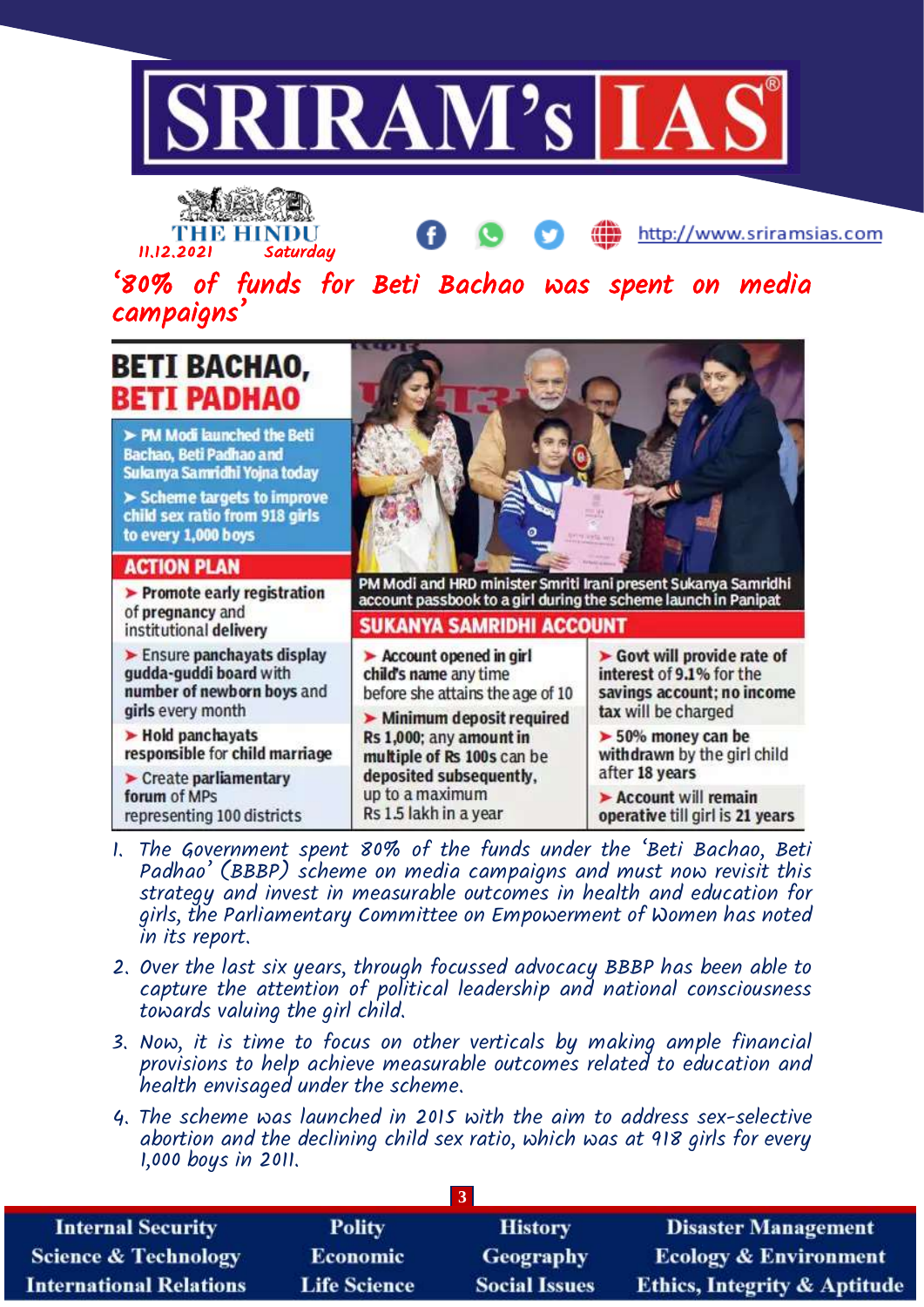



The 126-year-old dam in the Idukki district of Kerala is under the control of Tamil Nadu.

- 1. Recently, the Kerala Government moved the court complaining that Tamil Nadu was not giving prior information to it before opening the spillway shutters of the dam.
- 2. It submitted that heavy flow from the dam was a source of unease for those living downstream. It sought the formation of a technical committee comprising representatives of both States to ensure that water is released from the dam on its recommendation and after giving due warning to the disaster management authorities in Kerala.
- 3. Kerala had been demanding a reconsideration of the rule curve as the dam is situated in a seismic zone. Petitioners are expressing their apprehensions about the lack of proper supervision of water levels in the dam located along the Periyar tiger reserve.

| $\overline{4}$                  |                     |                      |                                         |
|---------------------------------|---------------------|----------------------|-----------------------------------------|
| <b>Internal Security</b>        | <b>Polity</b>       | <b>History</b>       | <b>Disaster Management</b>              |
| <b>Science &amp; Technology</b> | <b>Economic</b>     | Geography            | <b>Ecology &amp; Environment</b>        |
| <b>International Relations</b>  | <b>Life Science</b> | <b>Social Issues</b> | <b>Ethics, Integrity &amp; Aptitude</b> |